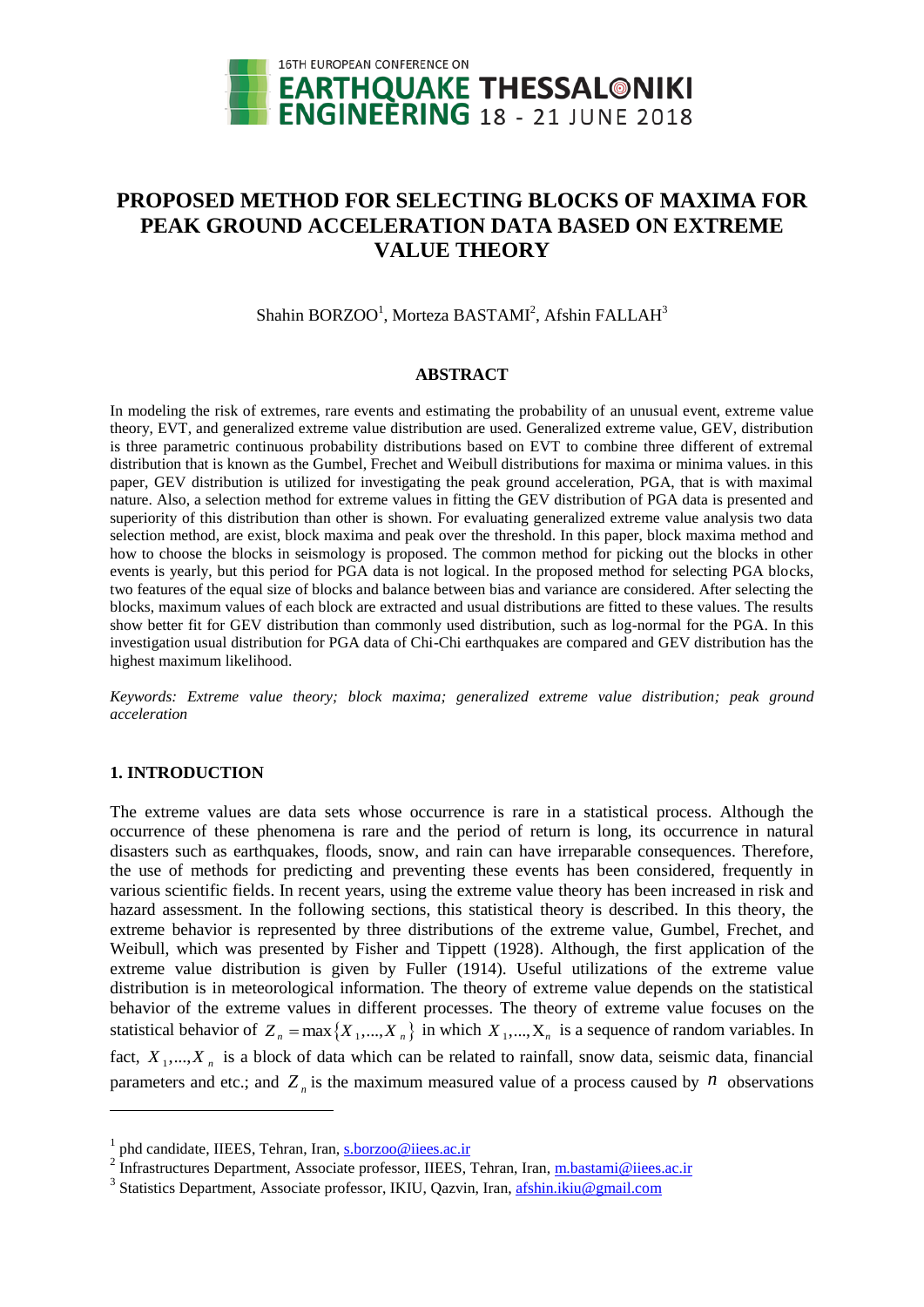in a measured block. It can be shown that when the number of samples is large enough then the function of the generalized extreme value as below:

in a measured block. It can be shown that when the number of samples is large enough then the probability of not exceedance of 
$$
Z_n
$$
 than  $z$ ,  $P(Z_n \le z)$ , is presented by cumulative distribution function of the generalized extreme value as below:  

$$
G(z; \mu, \sigma, \xi) = \begin{cases} exp \left\{ -\left[1 + \xi \left(\frac{z - \mu}{\sigma}\right)\right]^{-\frac{1}{\xi}} \right\} & 1 + \xi \left(\frac{z - \mu}{\sigma}\right) > 0 \\ 0 & 1 + \xi \left(\frac{z - \mu}{\sigma}\right) \le 0 \end{cases}
$$
(1)

The generalized extreme value distribution as it shown in Equation 1 has three parameters,  $\mu$  as location,  $\sigma > 0$  as scale, and  $\xi$  as shape parameter. The location and scale parameters are the center and extension of distribution respectively. The shape parameter,  $\xi$  is described for the tail of the distribution, which is based on its value, three types of extreme value distribution is formed as below: If  $\xi > 0$ , then the tail is large and the domain of attraction is Frechet.

If  $\xi = 0$ , then the tail is short and the domain of attraction is Gumball.

If  $\xi$  < 0, then the distribution function is limited and the domain of attraction is Weibull.

The most important application of extreme value distribution is the calculation of the return period for the occurrence of random phenomena such as earthquakes, flood and etc. The return level is related to return period by

The most important application of extreme value distribution is the calculation of the return period for the occurrence of random phenomena such as earthquake, flood and etc. The return level is related to return period by\n
$$
G(x_T) = 1 - \frac{1}{T} \Rightarrow x_T = \mu - \frac{\sigma}{\xi} \left[ 1 - \left\{-\log\left(1 - \frac{1}{T}\right)\right\}^{-\xi} \right]
$$
\n(2)

where  $x_T$  and  $T$  are return level and return period, respectively.

## **2. APPLICATION OF EXTREME VALUE THEORY IN HAZARD ASSESSMENT**

Extreme value theory in hazard assessment used in estimating the maximum magnitude of earthquakes by Nordquist (1945), calculation of the probability for earthquakes occurrence by Gumbel (1958), the occurrence of large earthquakes by Epstein and Lomnitz (1966) and earthquake risk by Lomnitz (1974). Almost in these studies, parameters of seismic zones are determined by extreme value theory. For example, the probability of earthquakes occurrence with magnitude smaller than  $M_i$  is as Gumbel cumulative distribution function: (1974). Almost in these studies, parameters of seismic zones are determined by extreme value theory.<br>For example, the probability of earthquakes occurrence with magnitude smaller than  $M_i$  is as<br>Gumbel cumulative distribu

$$
P(M \leq M_i) = G(y) = \exp\{-\alpha \exp(-\beta y)\}\tag{3}
$$

In Equation 3  $\alpha$  and  $\beta$  are related to  $\alpha$  and b by equation 4 that are calculated by frequencymagnitude Gutenberg- Richter relationship as Figure1. In Equation 3  $\alpha$  and  $\beta$  are related to  $a$  and b by equation 4 that are calculated by frequency-<br>magnitude Gutenberg- Richter relationship as Figure 1.<br> $\alpha = \exp[a \ln 10]$ ,  $\beta = \exp[b \ln 10]$  (4)

$$
\alpha = \exp[a \ln 10], \quad \beta = \exp[b \ln 10]
$$
\n(4)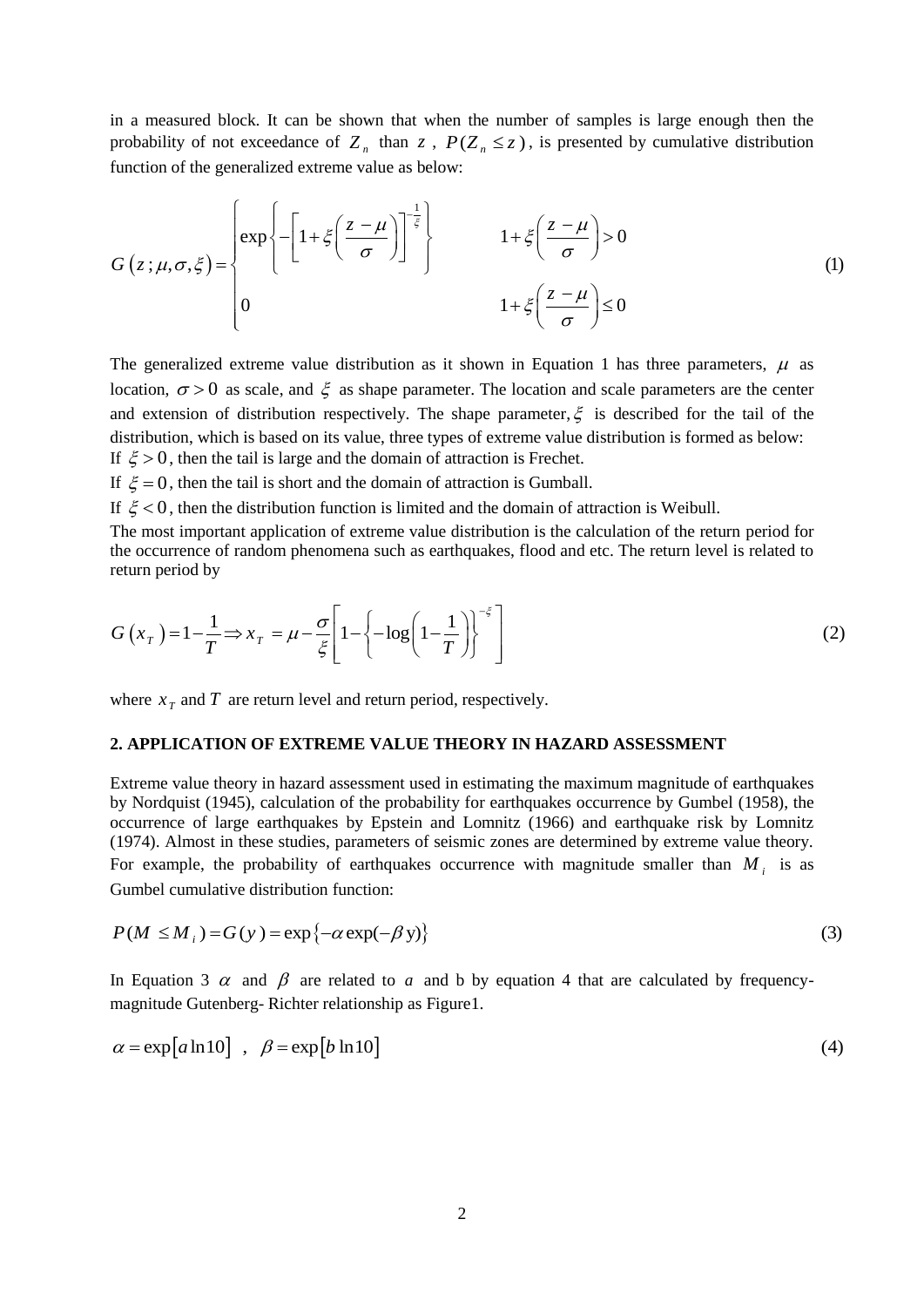

Figure 1. Calculation of a and b parameters by Gutenberg- Richter relationship

Also, in developing ground motion prediction equation, regression process has been done based on log- normality of ground motion. But since these values of ground motion are the maximum type, it is suggested to use extreme value distribution as alternative distribution (Dupuis and Flemming 2006, Raschke 2013, Pavlenko 2015). A major drawback of previous research is that these papers basic assumptions of extreme value theory for risk assessment. One of these assumptions is selecting blocks maxima, which is not presented by the algorithm in their seismic models. Below is a way of selecting block maxima to develop Ground Motion Prediction Equation (GMPE) by extreme value theory.

## **3. BLOCK MAXIMA SELECTION FOR GMPE**

Attenuation models in risk assessment literature review presented for peak ground acceleration, peak ground velocity, and pseudo-spectral acceleration. PGA, which has the most application in seismic design, means the maximum acceleration value in a recorded accelerogram for each earthquake (Figure 2).



Figure 2. Peak ground acceleration in the accelerogram (tangri et al 2009)

In developing attenuation relationships for peak ground acceleration, PGA, various records are considered. The histogram of PGAs is skewed and for convenience calculations and statistical habits to use normal distribution, LOG conversion to use normal regression will be down. Since PGA is a maximal concept, extreme value theory usage for extreme values is suggested. But the main thing is choosing these maxima for regressions. The main problems in this direction are choosing blocks and block maxima. There are no specific parameters in the statistical literature for selecting blocks, but it is advised that the selected blocks have the same size.

The selection of the block size is also important, and in choosing it there should be a balance between the variance and the bias so that too small blocks lead to bias estimates of the parameters, and if the size of the blocks is large, it leads to Reducing the number of blocks and thus decrease the number of maxima, which results in the estimation of larger variance values.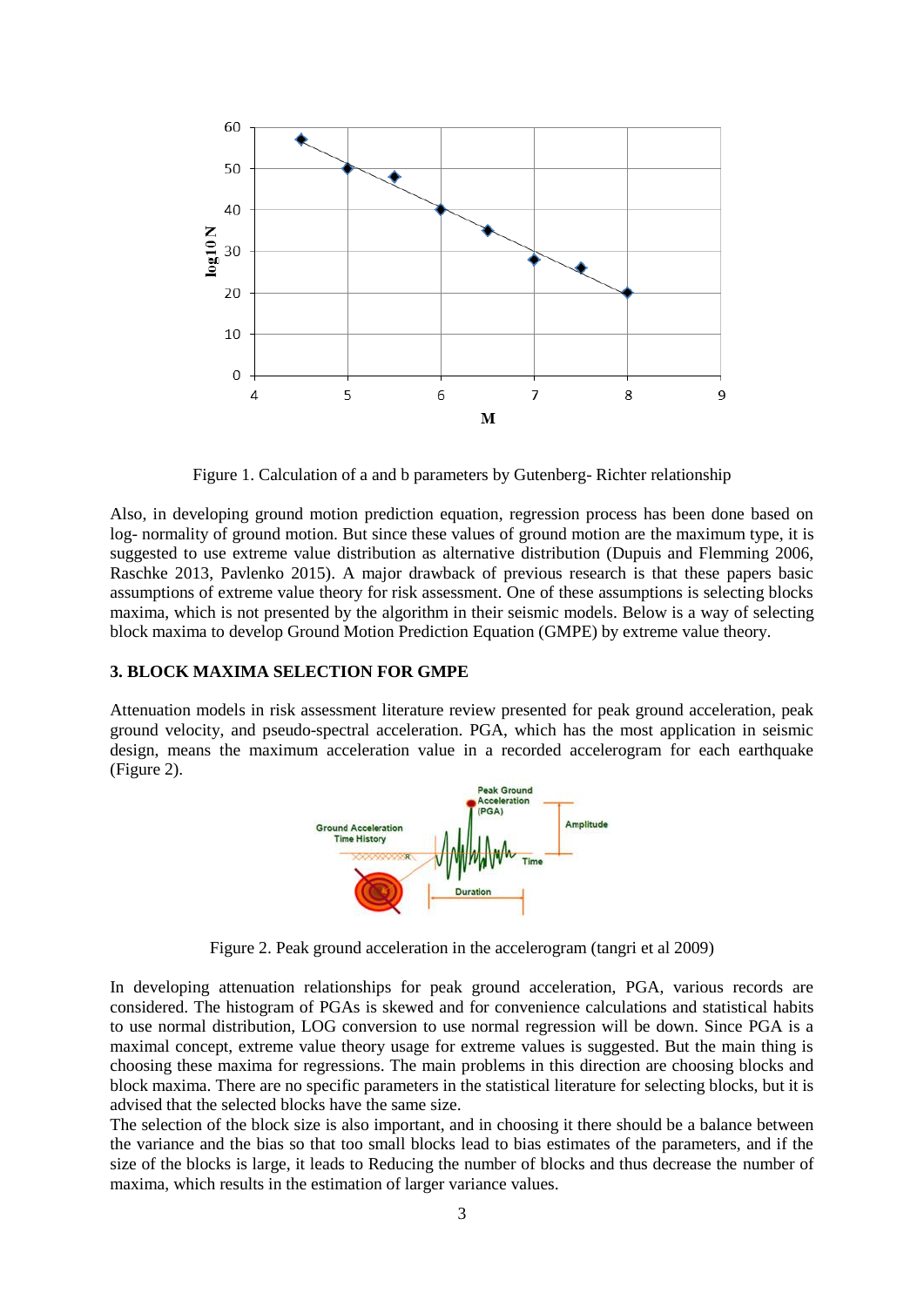As is seen in Figure 2, each earthquake and accelerogram has a duration of time depending on the magnitude of the earthquake. Therefore, selecting the peak ground acceleration values of each accelerogram, and placing it together to fit the extreme model, is not correct due to the time difference between each earthquake based on extreme value theory. It is therefore recommended intended PGAs will be chosen by accelerogram with almost equal duration. Therefore, the selection of PGAs should be based on accelerograms of a seismic event in which the duration of all accelerograms is almost same. In addition, the use of PGAs of a seismic event has another positive effect, and that is more accurate in modeling the prediction equation of ground motion. Accordance with results by Raschke (2013) use of event-specific attenuation relationships provides more precise prediction results for GMPE models.

## **4. DISTRIBUTION ASSESSMENT FOR PGA DATA OF CHI-CHI 1999 EARTHQUAKE**

PGAs histogram and fitted distributions of Chi-Chi earthquakes are compared in Figure 3. As it seen in table1, the maximum likelihood function for GEV distribution is larger than other distributions. GEV distribution parameters for Chi- Chi PGAs data are as below:<br> $\mu = 0.077$   $\sigma = 0.05$   $\xi = 0.48$ 

$$
\mu = 0.077
$$
  $\sigma = 0.05$   $\xi = 0.48$ 

Table 1.The log-likelihood function for different distributions

| distribution     | Log-likelihood |
|------------------|----------------|
| Lognormal        | 266.632        |
| <b>GEV</b>       | 270.49         |
| Gamma            | 242.944        |
| Weibull          | 233.799        |
| Inverse Gaussian | 268.668        |
| Exponential      | 224.974        |



Figure 3. PGAs histogram and fitted distributions of Chi- Chi earthquake

Accordingly, the best distribution for the given data is GEV distribution. So must be better to use GEV distribution for PGA data of Chi- Chi earthquake.

This issue is done for twelve other earthquakes, and in other to compare GEV to lognormal distributions. Accordingly, it can be seen that in near-source earthquakes the GEV distribution have a better match with PGAs data, but for far source earthquakes, the lognormal distribution is better. It is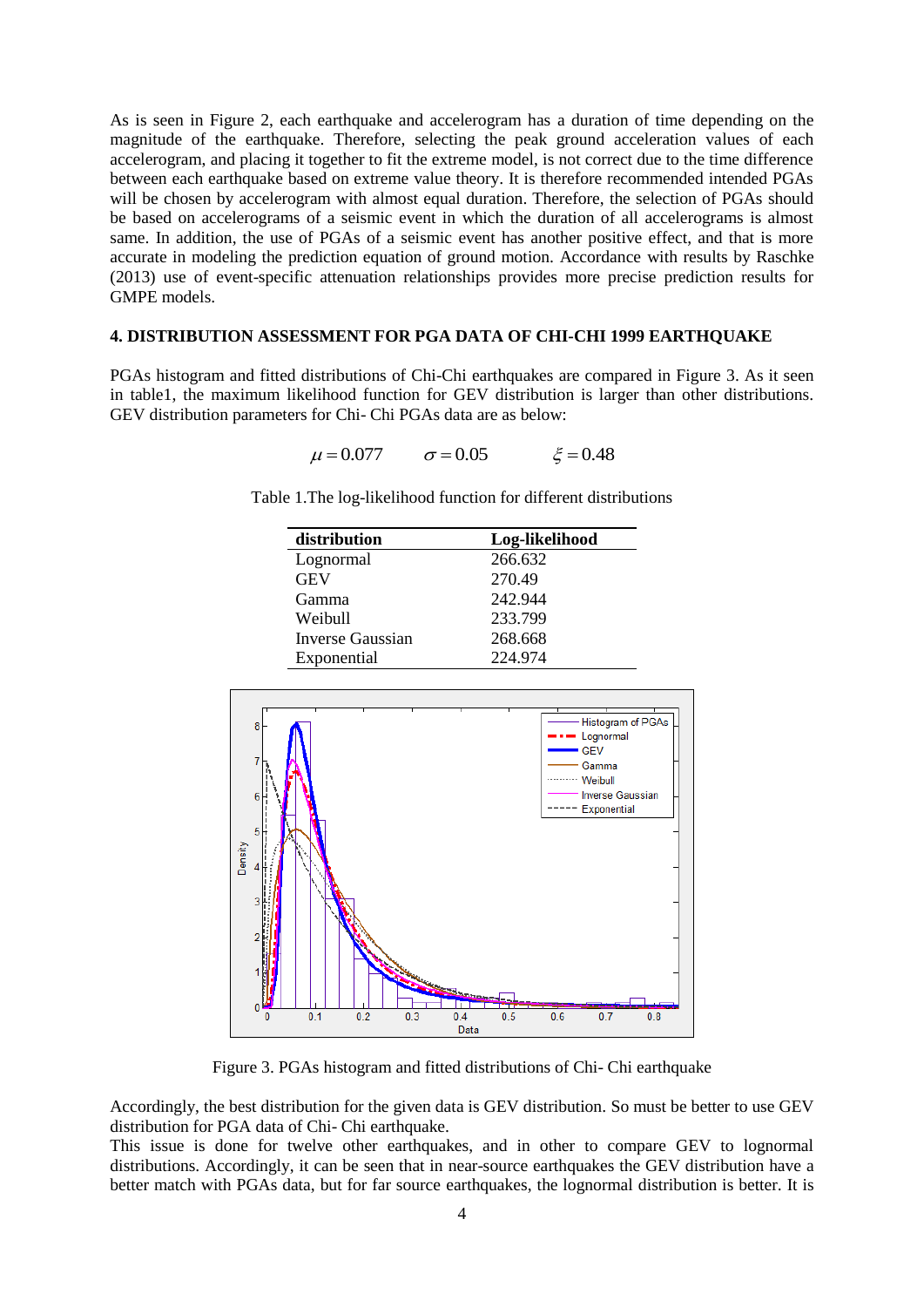related to the much more recorded amounts of PGAs, much more critical data in near source than far source. As is seen in Figure 4, in this case, the GEV distribution has shown the more appropriate level of hazard than lognormal distribution. In PGAs upper than 0.3g, survival function of GEV distribution is more than lognormal distribution. In fact GEV distribution shows more accurate of hazard levels in larger numbers of PGAs.



Figure 4.Survival plot for GEV and lognormal distributions of Chi-Chi PGAs.

Table 2. The value of the Log-likelihood function resulted from fitting GEV and lognormal distributions for different earthquakes

| <b>Type</b>           | <b>Earthquakes</b>         | Log Likelihood<br>function |           |
|-----------------------|----------------------------|----------------------------|-----------|
|                       |                            | GEV                        | Lognormal |
| <b>Near</b><br>source | Chi-Chi (1999)             | 270.49                     | 266.632   |
|                       | Iwate $(2008)$             | 113.79                     | 112.595   |
|                       | Northridge (1994)          | 99.4424                    | 97.763    |
|                       | 10410337 (2009)            | 234.485                    | 238.577   |
|                       | Loma Prieta (1989)         | 56.1837                    | 56.9091   |
|                       | Whittier Narrows-01 (1987) | 117.565                    | 120.73    |
| far<br>source         | Chuetsu-Oki (2007)         | 1701.38                    | 1712.57   |
|                       | Nigata (2004)              | 1449.42                    | 1472.01   |
|                       | Tottori (2000)             | 977.435                    | 984.802   |
|                       | El Mayor $(2010)$          | 850.696                    | 861.236   |
|                       | Iwate $(2008)$             | 619.564                    | 626.416   |
|                       | Chi-Chi (1999)             | 335.239                    | 331.034   |

# **5. CONCLUSIONS**

In this paper, suitable distribution for PGAs is introduced, based on extreme value theory. The block